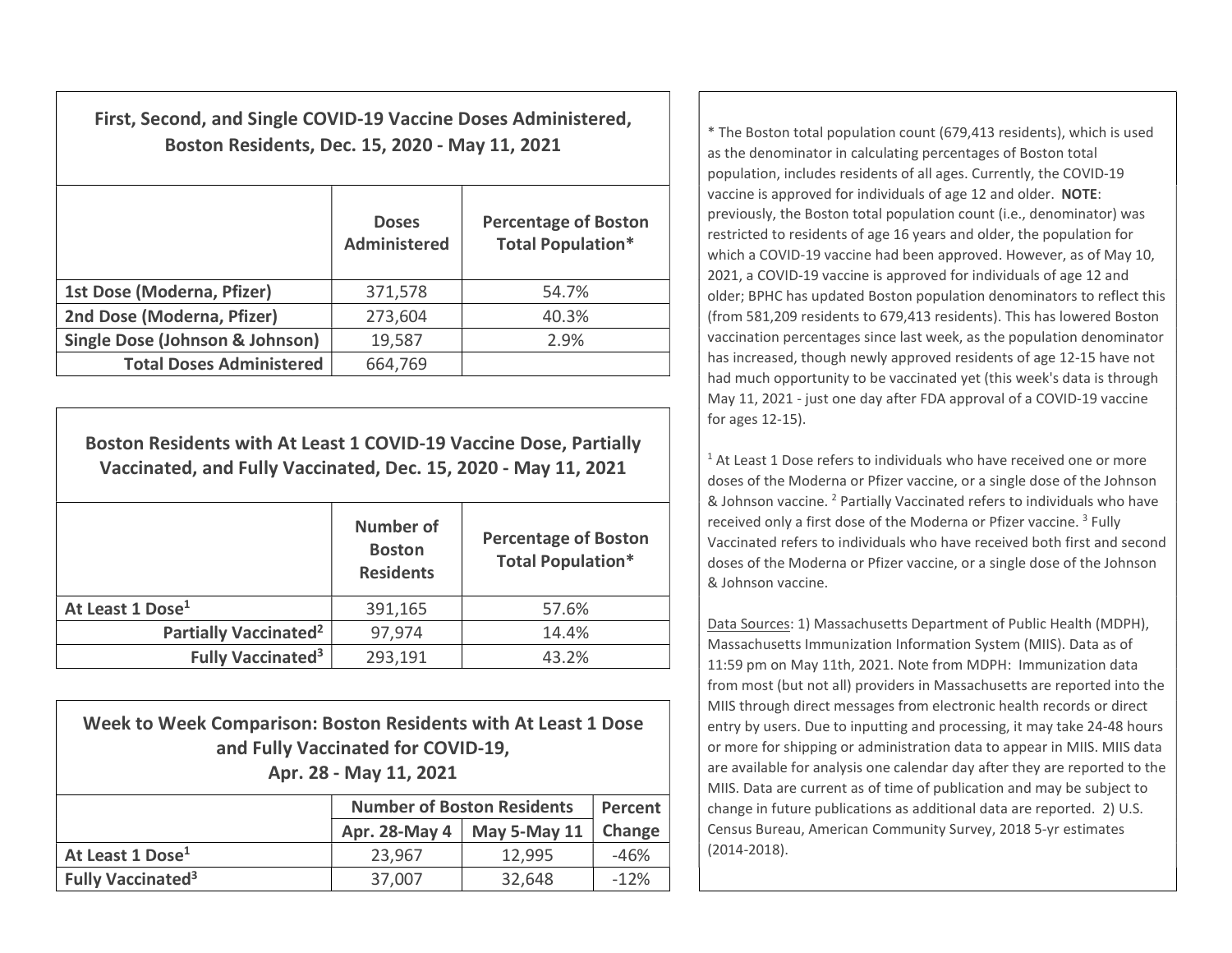

\*N is equal to total number of individuals receiving their initial dose in the 10-week period.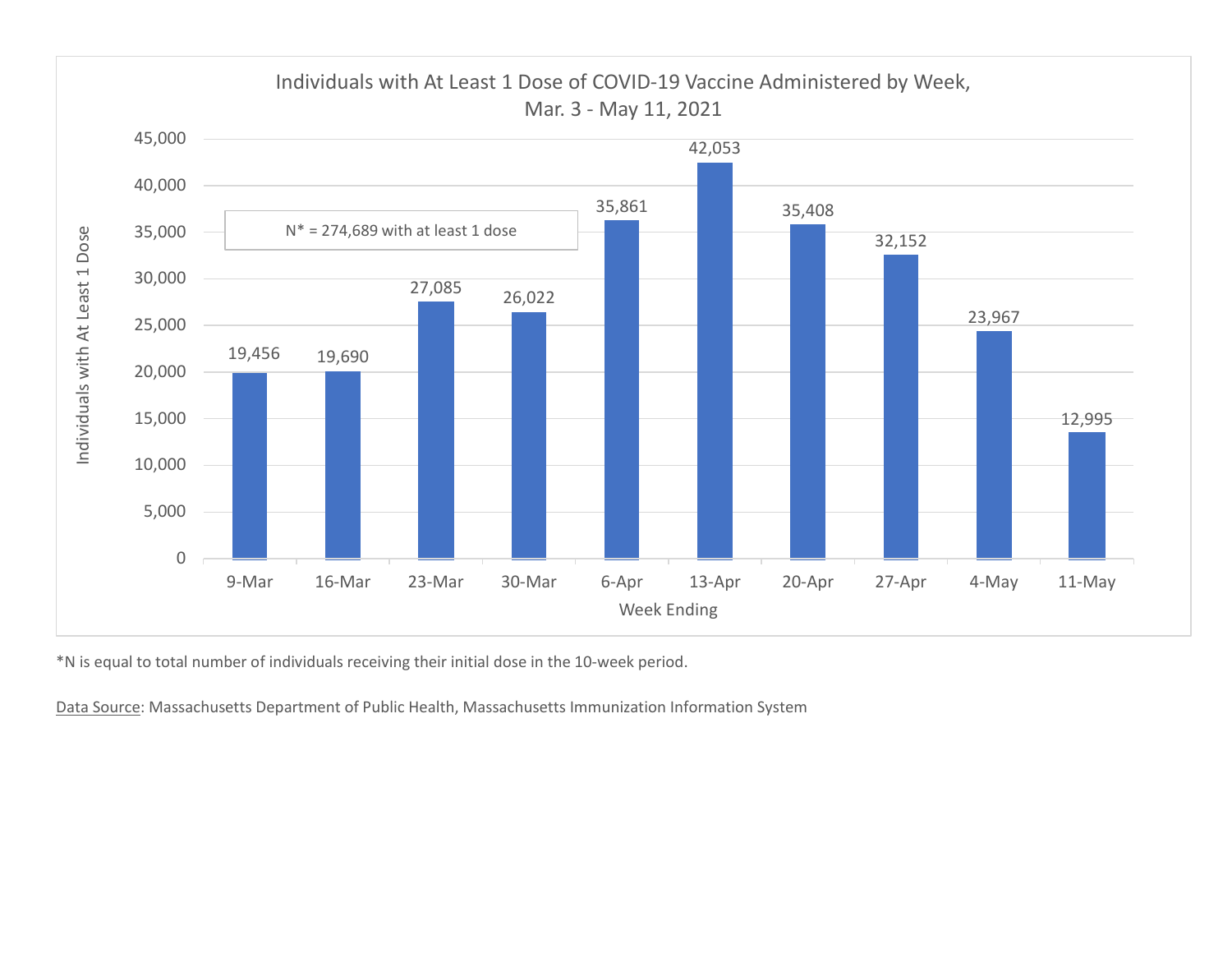

\*N is equal to total number of individuals receiving their final dose in the 10-week period.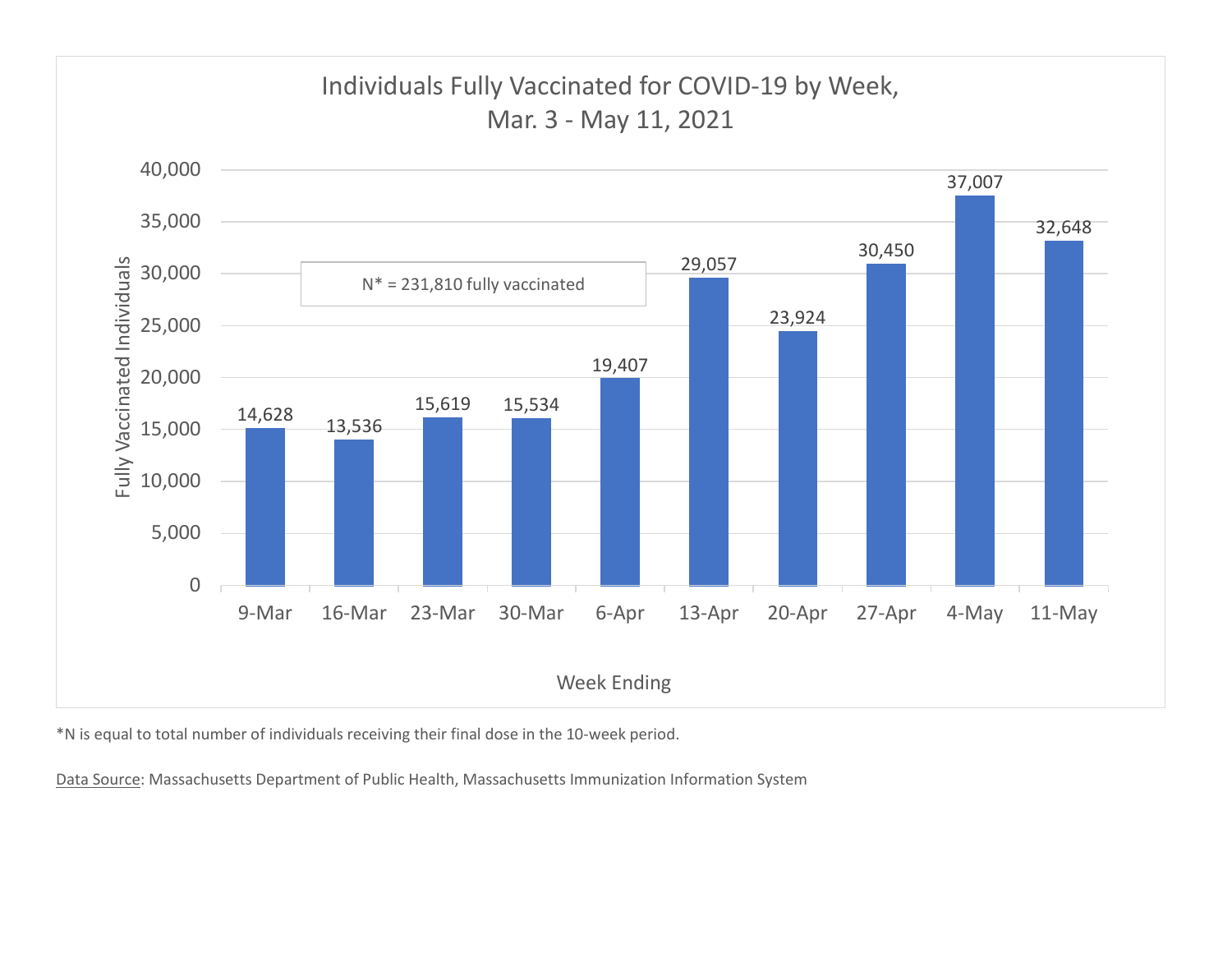

\*N varies from the Total N of At Least 1 Dose (391,165) due to required suppression of data for any given age group that has <30 individuals represented.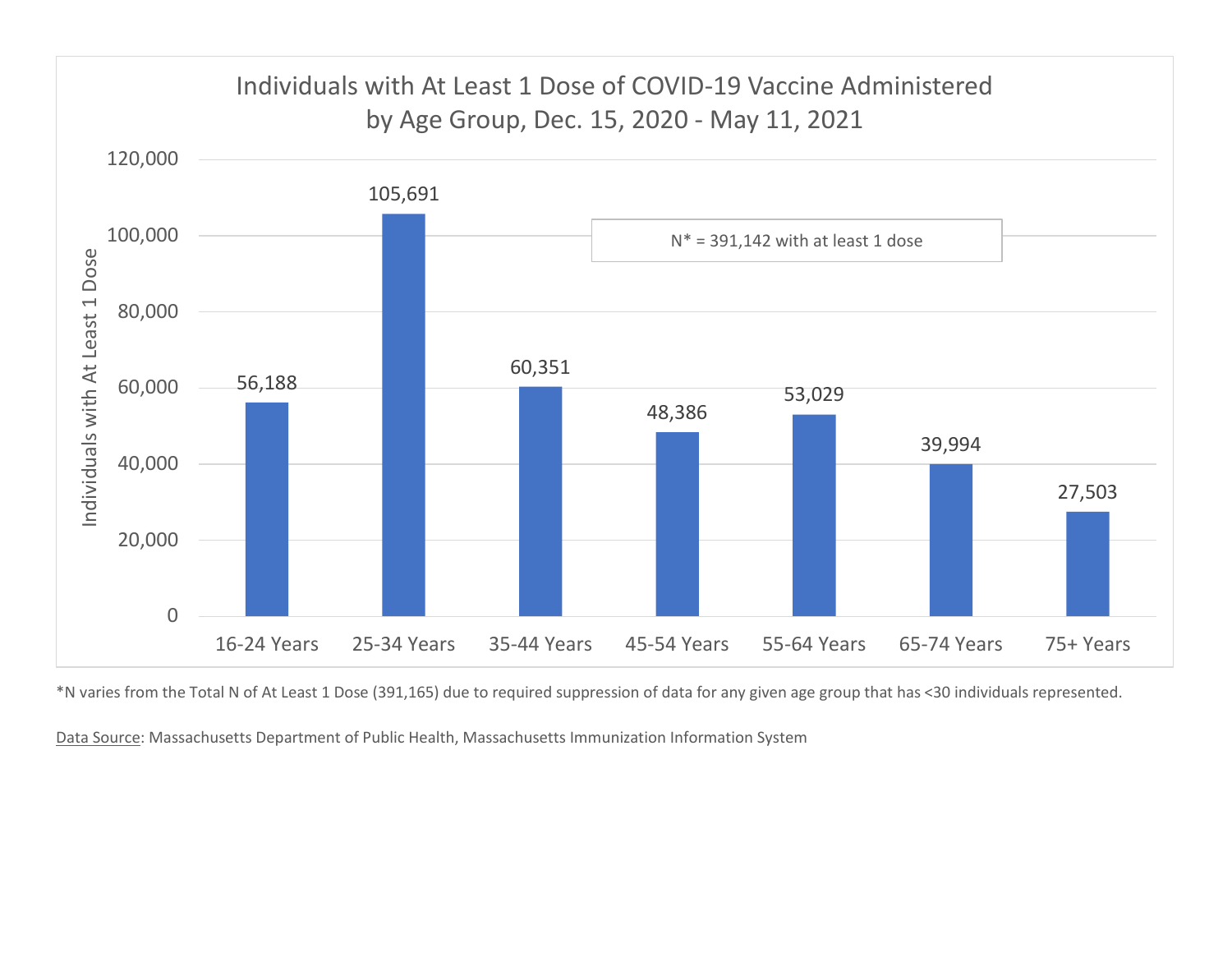

\*N varies from the Total N of At Least 1 Dose (391,165) due to required suppression of data for any given age group that has <30 individuals represented.

Percentage of overall Boston population with at least 1 dose = 57.6%. Note: The Boston total population count (679,413 residents), which is used as the denominator in calculating percentage of overall Boston population, includes residents of all ages. Currently, however, the COVID-19 vaccine is approved only for individuals age 12 and older.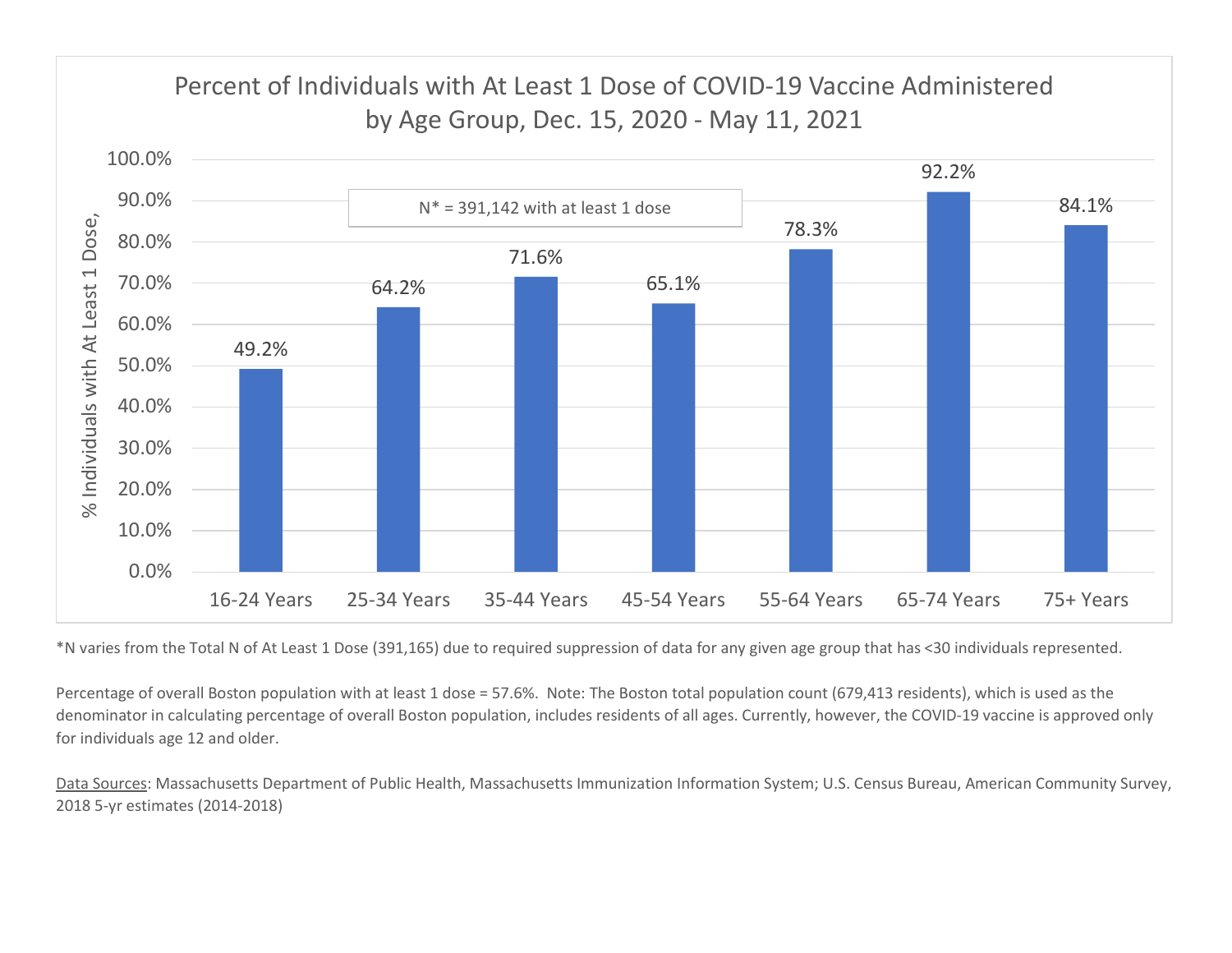

\*N varies from Total N of fully vaccinated individuals (293,191) due to required suppression of data for any given age group that has <30 individuals represented. Data Source: Massachusetts Department of Public Health, Massachusetts Immunization Information System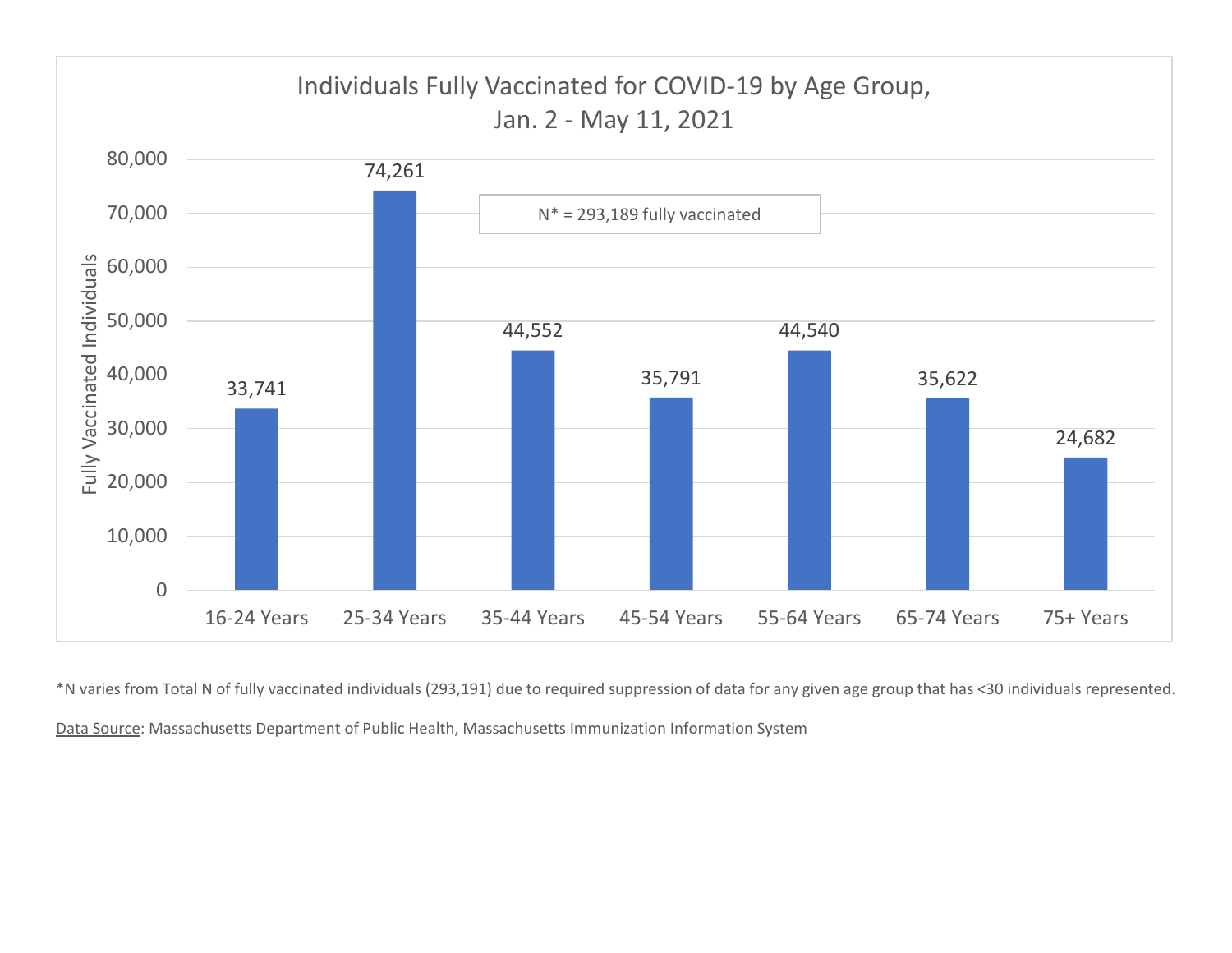

\*N varies from Total N of fully vaccinated individuals (293,191) due to required suppression of data for any given age group that has <30 individuals represented.

Percentage of overall Boston population fully vaccinated = 43.2%. Note: The Boston total population count (679,413 residents), which is used as the denominator in calculating percentage of overall Boston population, includes residents of all ages. Currently, however, the COVID-19 vaccine is approved only for individuals age 12 and older.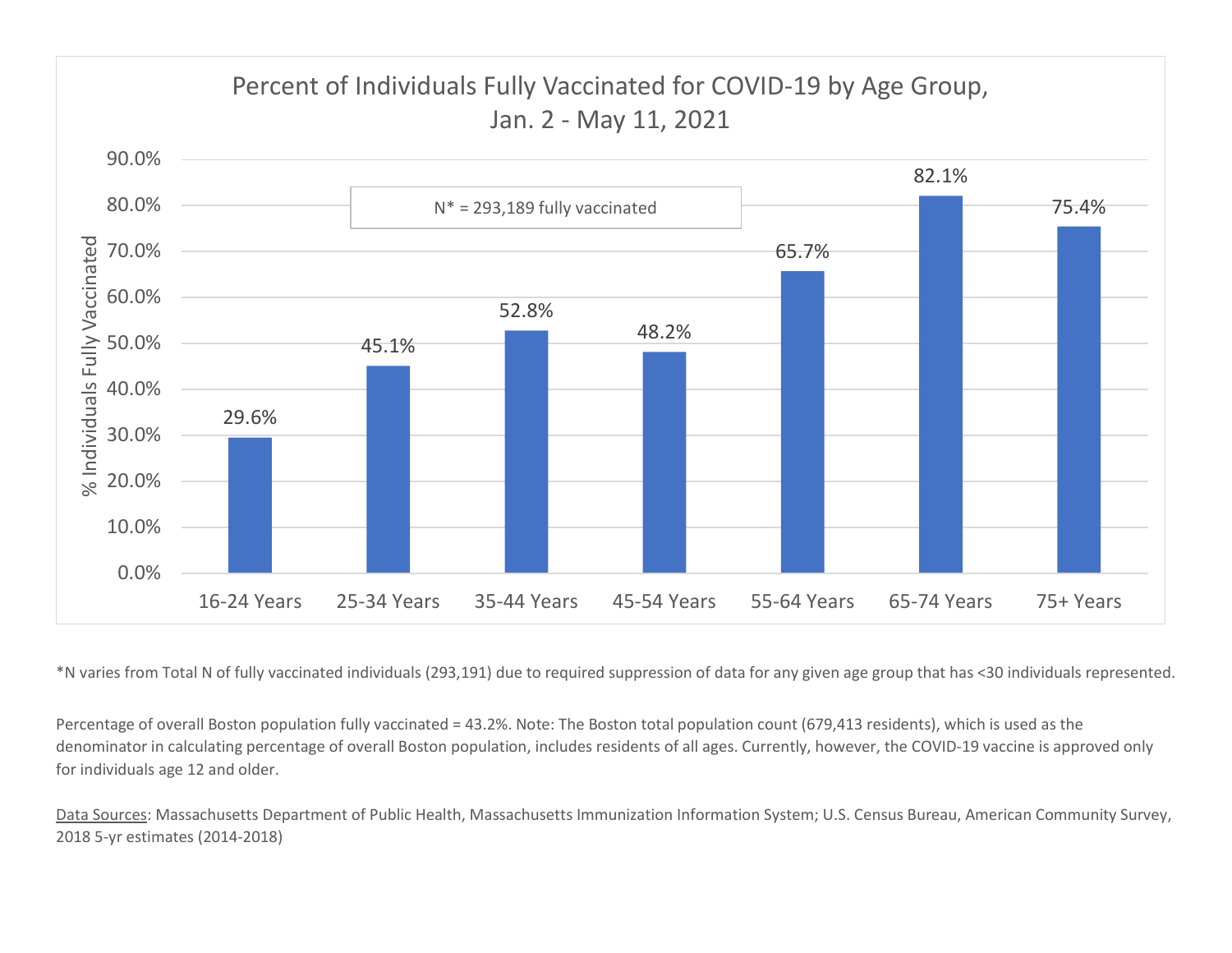

Asian/PI = Asian, Native Hawaiian, and Pacific Islander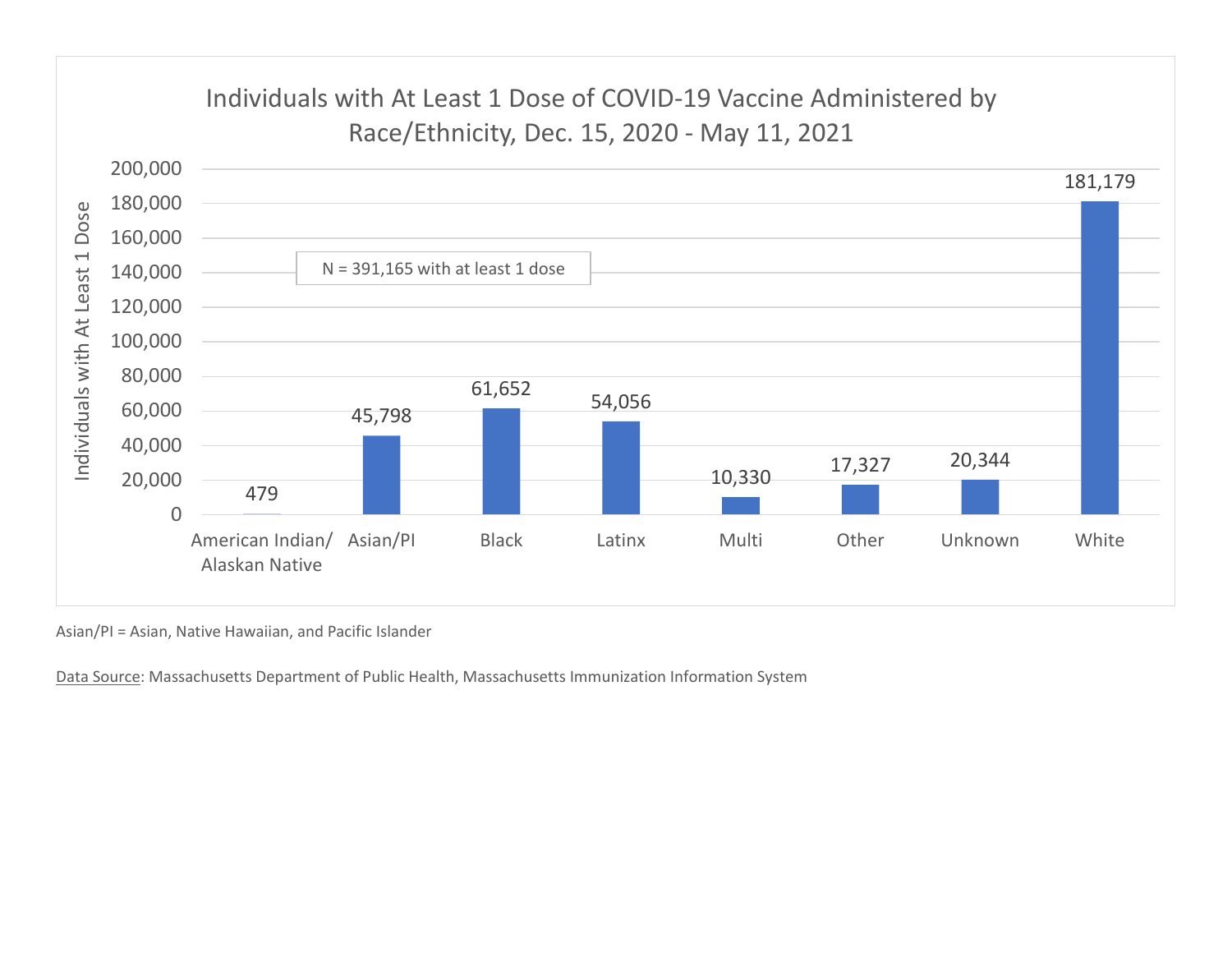

Asian/PI = Asian, Native Hawaiian, and Pacific Islander

\*N varies from Total N of Individuals with At Least 1 Dose (391,165) because data for residents who identify as Multiracial, Other, or Unknown are not included in this chart due to lack of comparable population data.

Percentage of overall Boston population with at least 1 dose = 57.6%. Note: The Boston population counts for each group and for the City overall, which are used as the denominators in calculating percentages, include residents of all ages. Currently, however, the COVID-19 vaccine is approved only for individuals age 12 and older.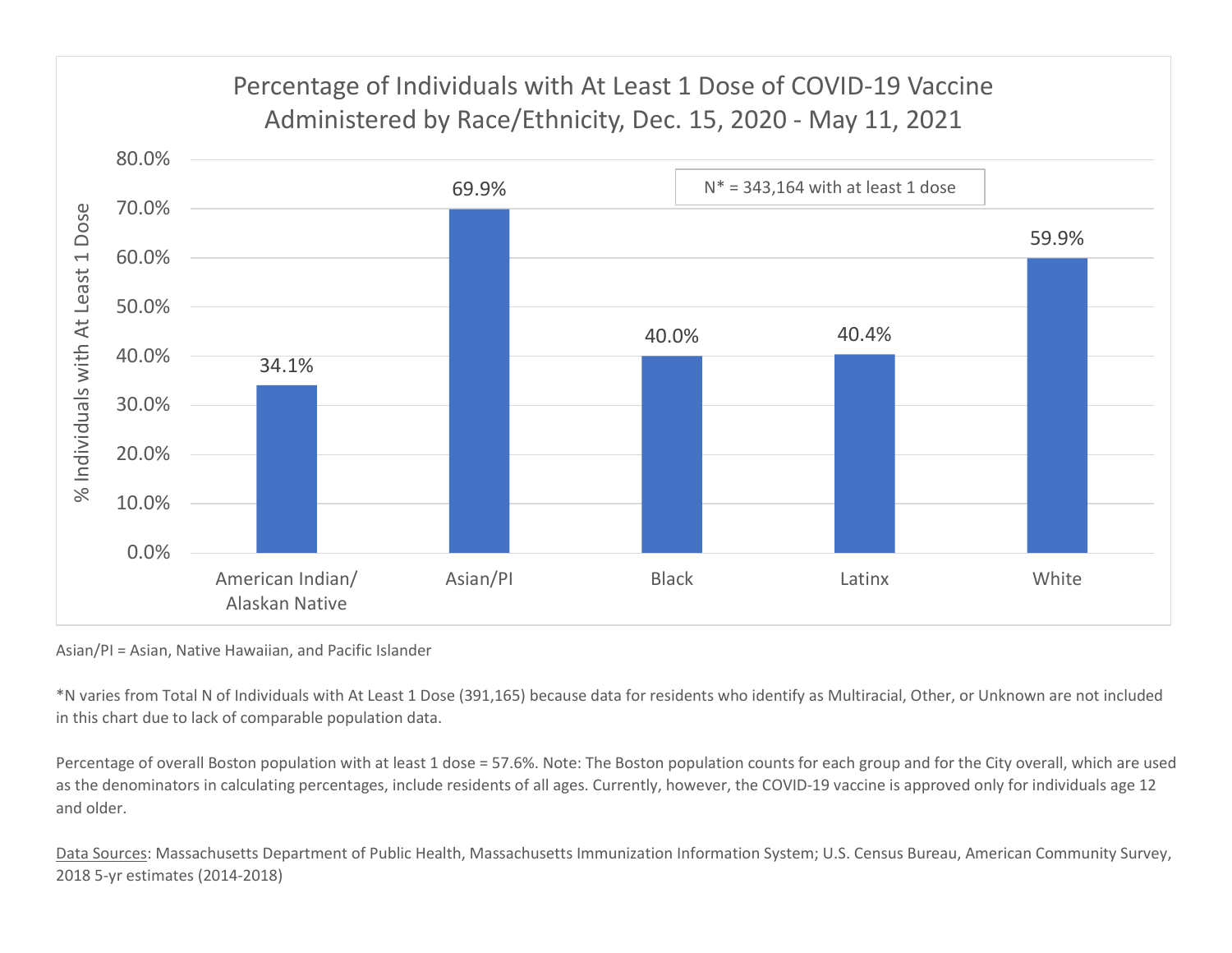

Asian/PI = Asian, Native Hawaiian, and Pacific Islander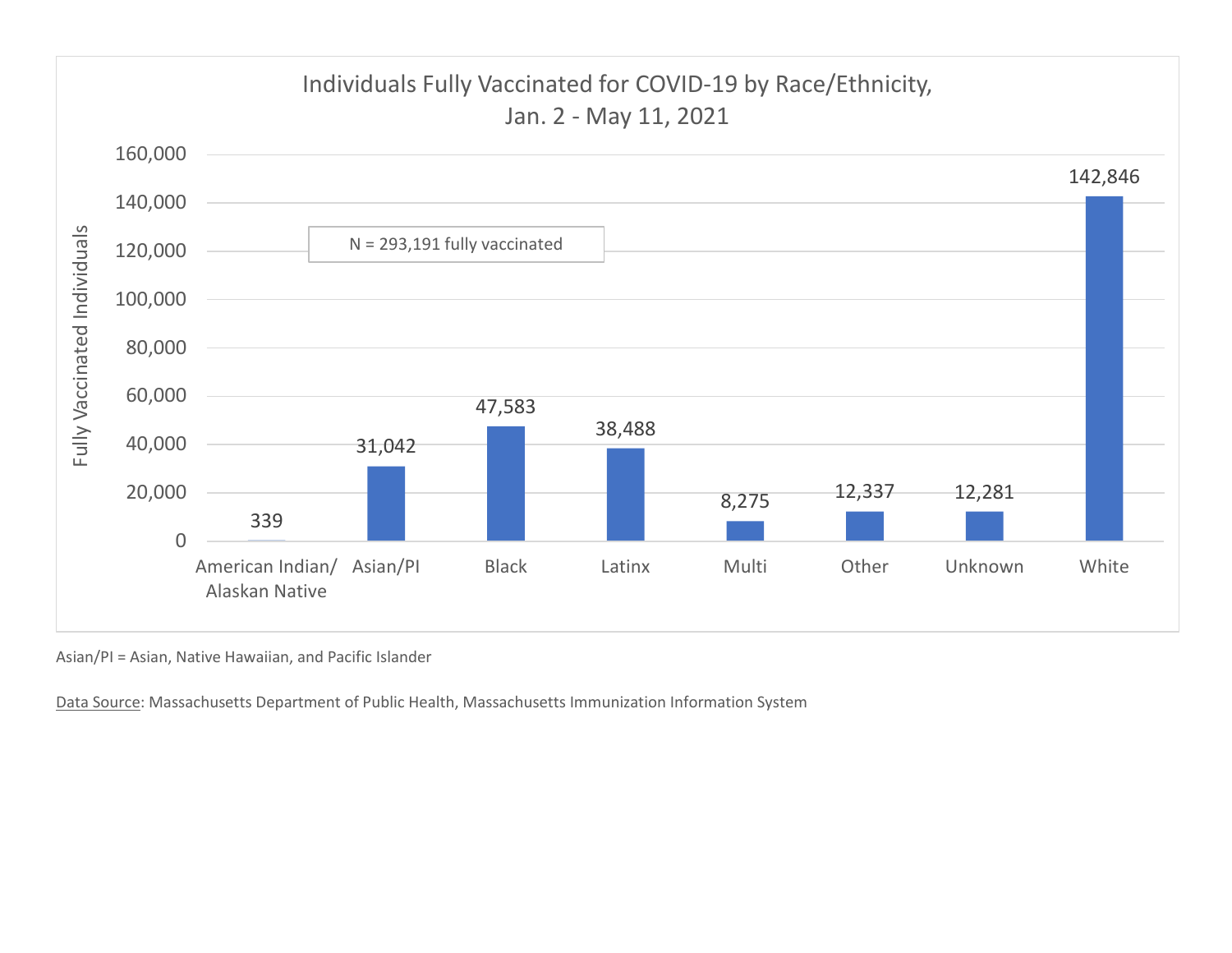

Asian/PI = Asian, Native Hawaiian, and Pacific Islander

\* N varies from Total N of Fully Vaccinated Individuals (293,191) because data for residents who identify as Multiracial, Other, or Unknown are not included in this chart due to lack of comparable population data.

Percentage of overall Boston population fully vaccinated = 43.2%. Note: The Boston population counts for each group and for the City overall, which are used as the denominators in calculating percentages, include residents of all ages. Currently, however, the COVID-19 vaccine is approved only for individuals age 12 and older.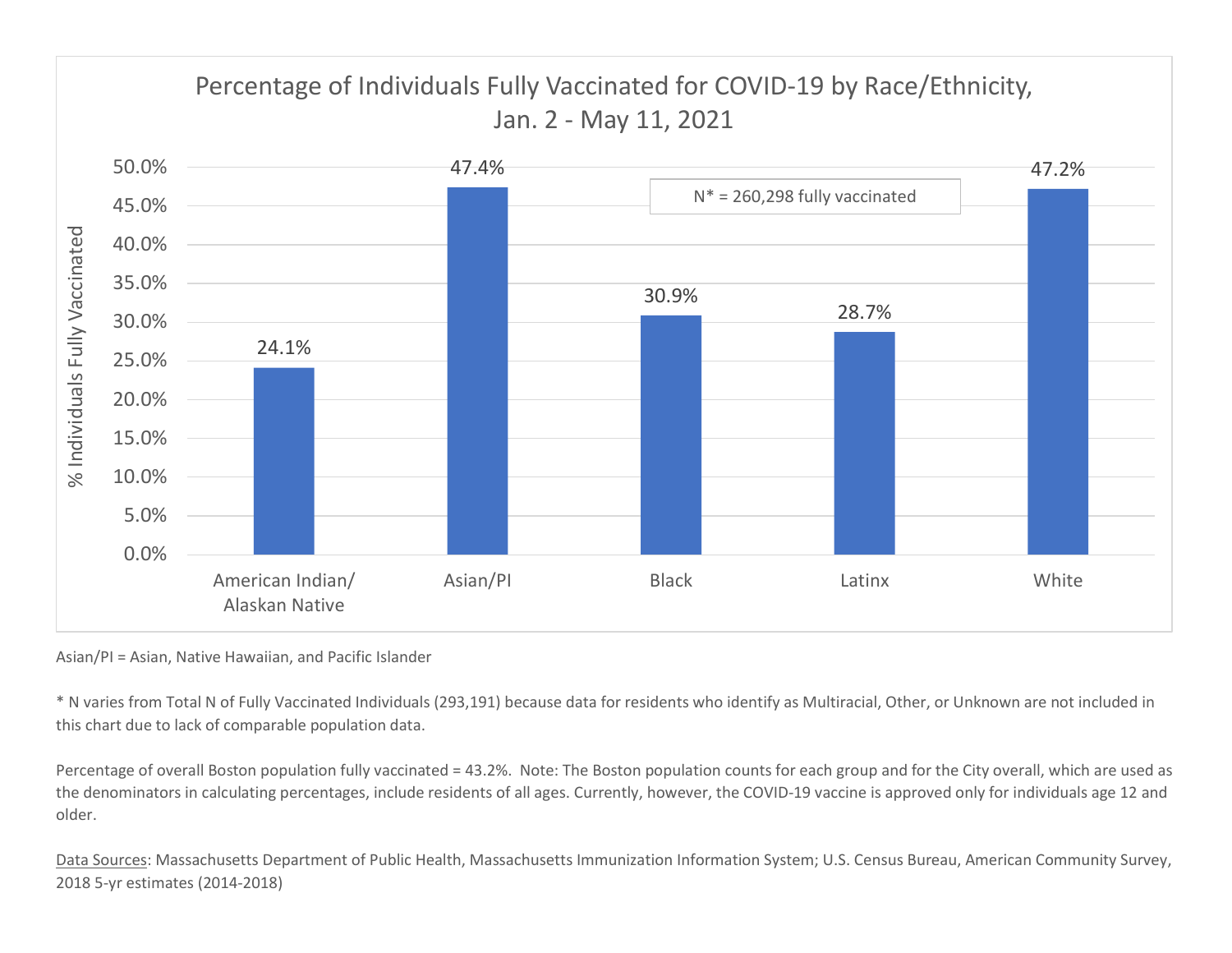![](_page_11_Figure_0.jpeg)

BB/BH/DT/NE/WE = Back Bay/Beacon Hill/Downtown/North End/West End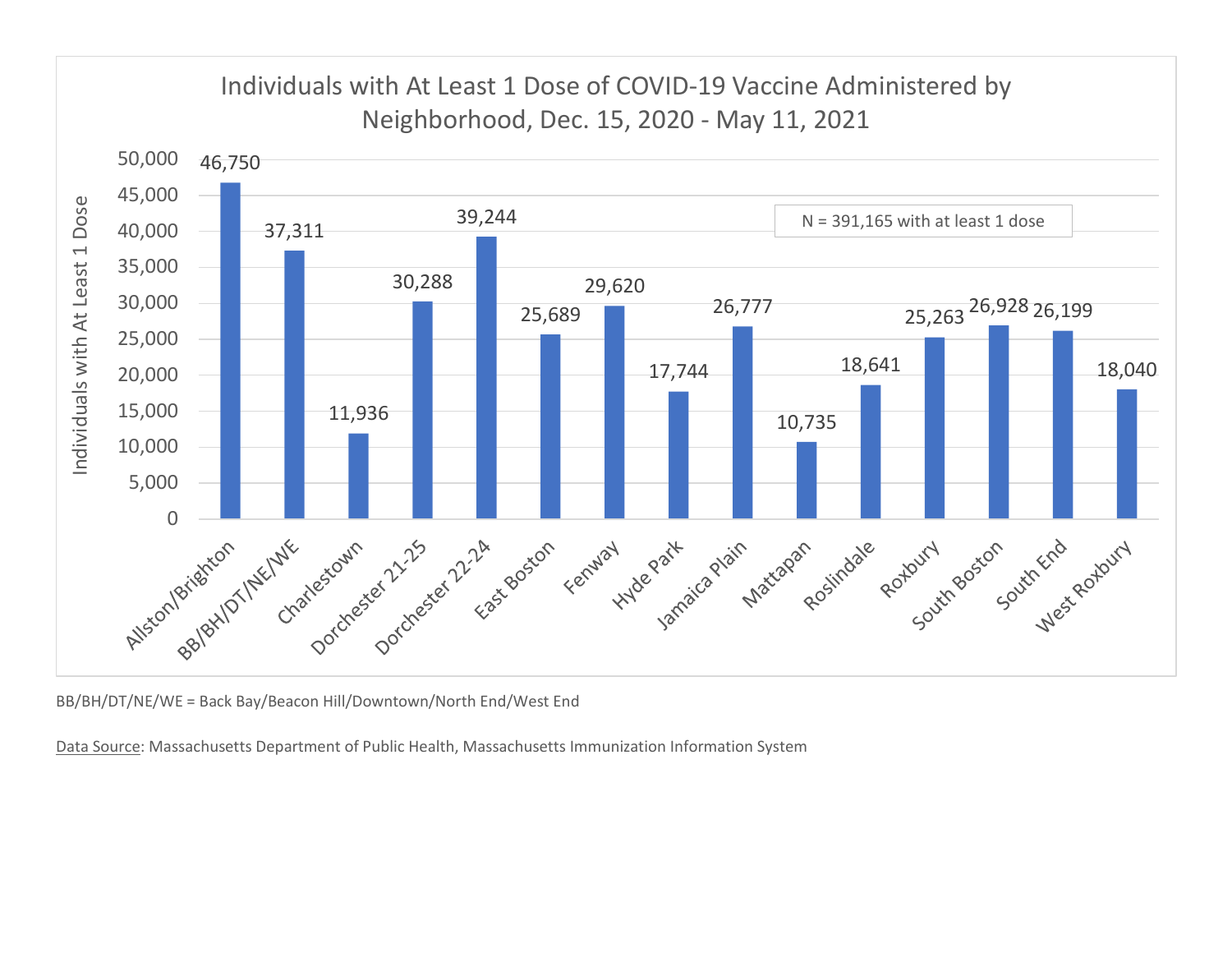![](_page_12_Figure_0.jpeg)

BB/BH/DT/NE/WE = Back Bay/Beacon Hill/Downtown/North End/West End

Percentage of overall Boston population with at least 1 dose = 57.6%. Note: The Boston population counts for each group and for the City overall, which are used as the denominators in calculating percentages, include residents of all ages. Currently, however, the COVID-19 vaccine is approved only for individuals age 12 and older.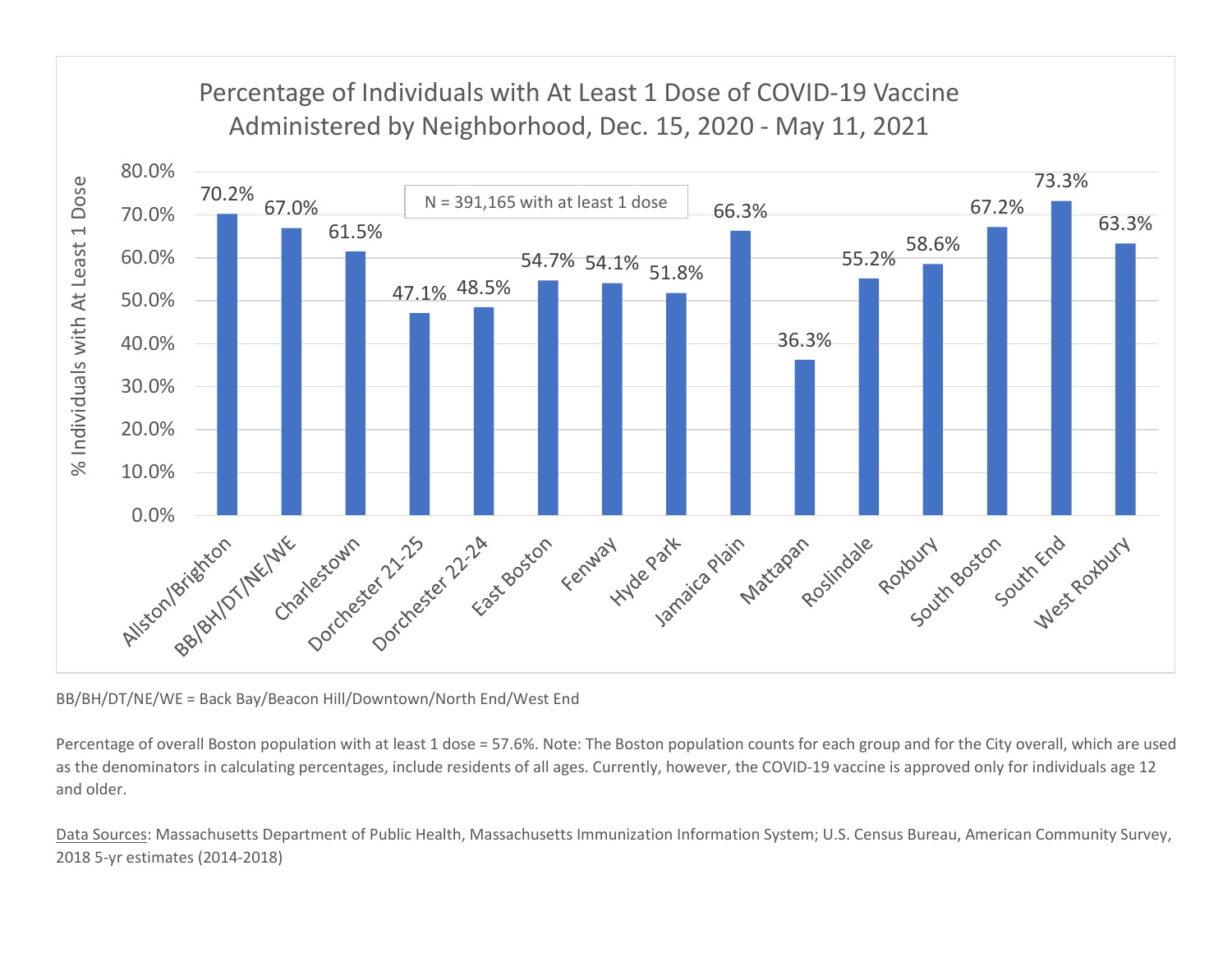![](_page_13_Figure_0.jpeg)

BB/BH/DT/NE/WE = Back Bay/Beacon Hill/Downtown/North End/West End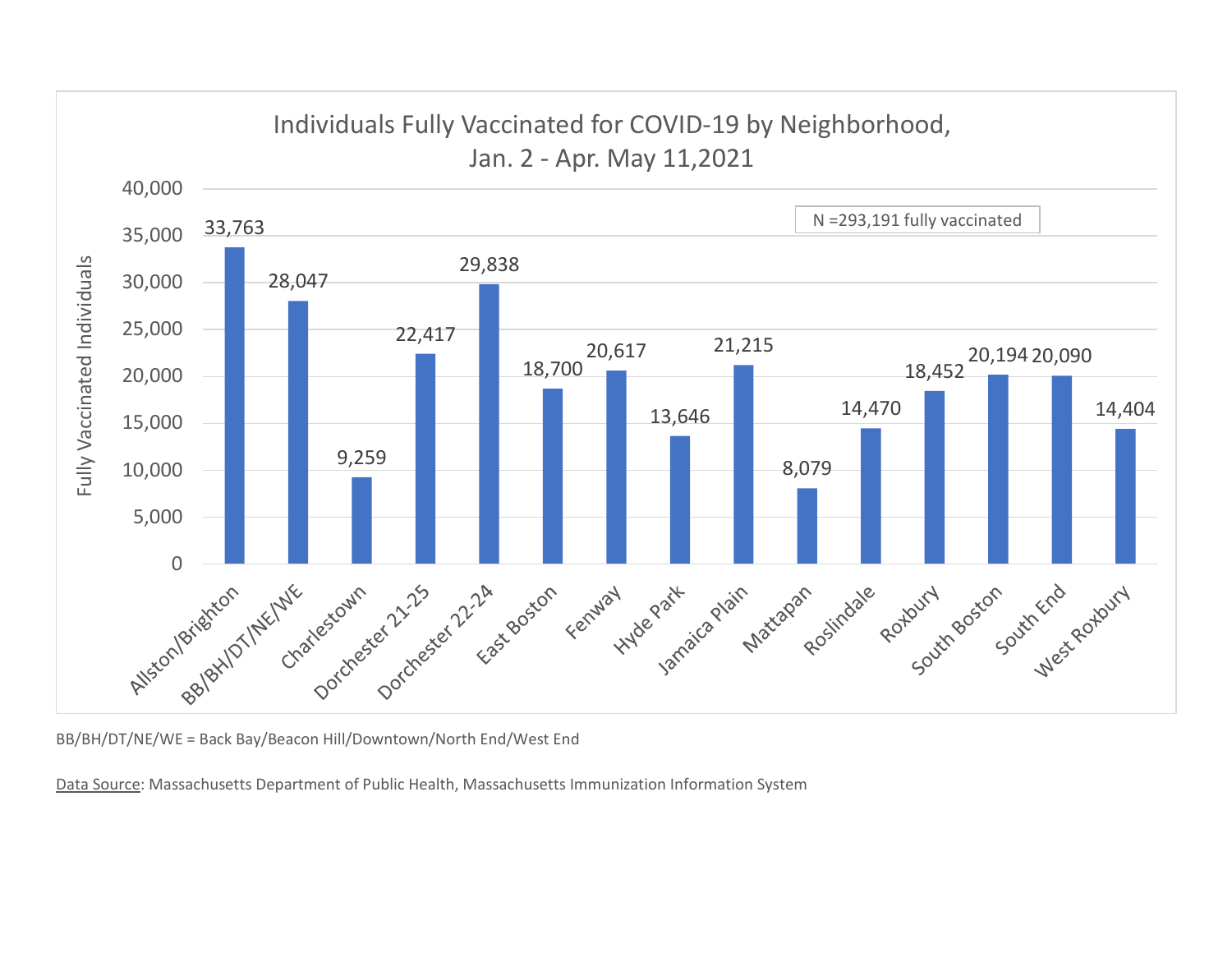![](_page_14_Figure_0.jpeg)

BB/BH/DT/NE/WE = Back Bay/Beacon Hill/Downtown/North End/West End

Percentage of overall Boston population fully vaccinated = 43.2%. Note: The Boston population counts for each group and for the City overall, which are used as the denominators in calculating percentages, include residents of all ages. Currently, however, the COVID-19 vaccine is approved only for individuals age 12 and older.